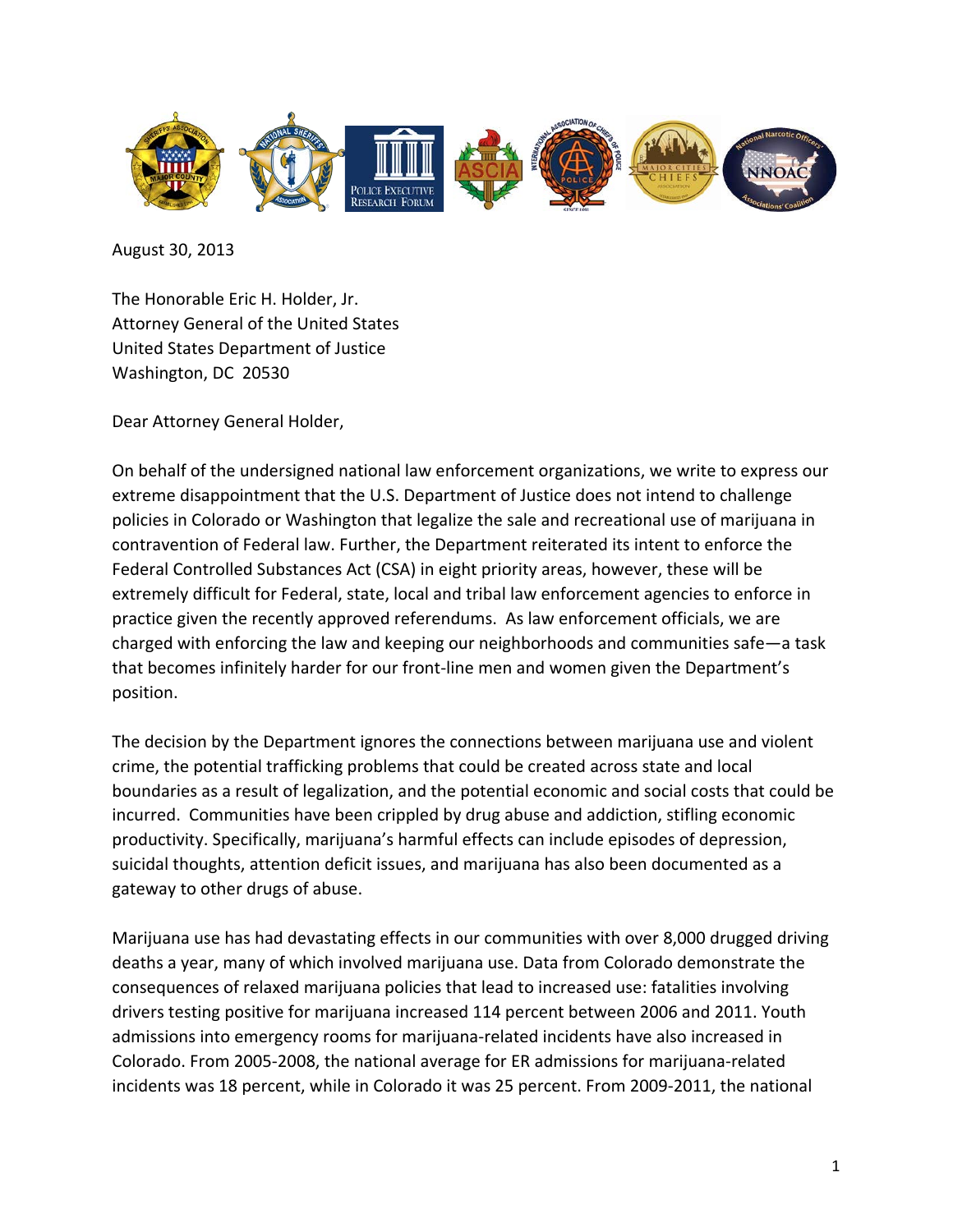average increased to 19.6 percent, while in Colorado it rose to 28 percent. Additionally, the Department of Health and Human Services issued a report showing that for drug-related emergency room visits among youth aged 12-17 the leading drug involved in the incident was marijuana. In addition, officials have documented major increases in exports of marijuana from Colorado to other states between 2010 and 2012.

As with many other drugs, marijuana can also be directly tied to violent crime. As recently as May of 2013, the Office of National Drug Control Policy (ONDCP) released a report showing that marijuana is the most common drug found in the systems of individuals arrested for criminal activity. The ONDCP study found that eighty percent of the adult males arrested for crimes in Sacramento, California, last year tested positive for at least one illegal drug. Marijuana was the most commonly detected drug, found in fifty-four percent of those arrested. Similar results were found in other major cities such as Chicago, Atlanta and New York.

The conclusion that can be drawn from these facts is that relaxed marijuana policies lead to clear and foreseeable negative consequences for communities and families.

Furthermore, it is unacceptable that the Department of Justice did not consult our organizations – whose members will be directly impacted – for meaningful input ahead of this important decision. Our organizations were given notice just thirty minutes before the official announcement was made public and were not given the adequate forum ahead of time to express our concerns with the Department's conclusion on this matter. Simply "checking the box" by alerting law enforcement officials right before a decision is announced is not enough and certainly does not show an understanding of the value the Federal, state, local and tribal law enforcement partnerships bring to the Department of Justice and the public safety discussion.

Marijuana is illegal under Federal law and should remain that way. While we certainly understand that discretion plays a role in decisions to prosecute individual cases, the failure of the Department of Justice to challenge state policies that clearly contradict Federal law is both unacceptable and unprecedented. **The failure of the Federal government to act in this matter is an open invitation to other states to legalize marijuana in defiance of federal law.** 

We strongly encourage you to consider all the potential implications of the Department's decision not to enforce Federal law on marijuana sale and use in Colorado and Washington. The decision will undoubtedly have grave unintended consequences, including a reversal of the declining crime rates that we as law enforcement practitioners have spent more than a decade maintaining. Our number one goal is to protect the public and ensure its safety. The Department's decision undermines law enforcement's efforts to carry out this responsibility and will not aid in maintaining public safety.